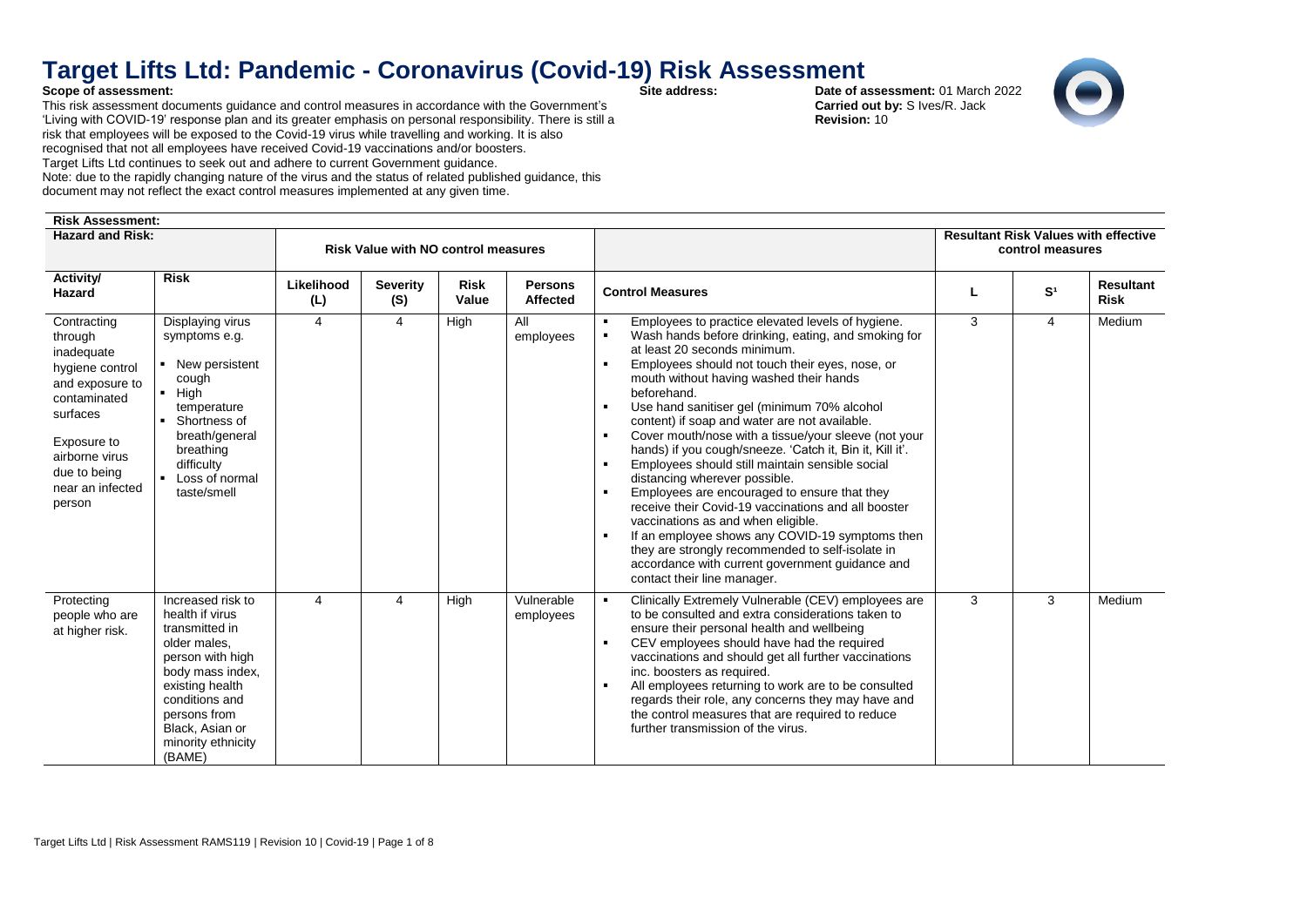| <b>Hazard and Risk:</b>                                                                                |                                                                                                                                                                      |                   | <b>Risk Value with NO control measures</b> |                      |                                                   |                                                                                                                                                                                                                                                                                                                                                                                                                                                                                                                                                                                                                                       | <b>Resultant Risk Values with effective</b><br>control measures |                |                                 |  |
|--------------------------------------------------------------------------------------------------------|----------------------------------------------------------------------------------------------------------------------------------------------------------------------|-------------------|--------------------------------------------|----------------------|---------------------------------------------------|---------------------------------------------------------------------------------------------------------------------------------------------------------------------------------------------------------------------------------------------------------------------------------------------------------------------------------------------------------------------------------------------------------------------------------------------------------------------------------------------------------------------------------------------------------------------------------------------------------------------------------------|-----------------------------------------------------------------|----------------|---------------------------------|--|
| Activity/<br><b>Hazard</b>                                                                             | <b>Risk</b>                                                                                                                                                          | Likelihood<br>(L) | <b>Severity</b><br>(S)                     | <b>Risk</b><br>Value | <b>Persons</b><br>Affected                        | <b>Control Measures</b>                                                                                                                                                                                                                                                                                                                                                                                                                                                                                                                                                                                                               | L                                                               | S <sup>1</sup> | <b>Resultant</b><br><b>Risk</b> |  |
| Travelling to<br>work using own<br>or company<br>vehicle                                               | Potential<br>interaction with<br>other employees<br>and failure to<br>maintain social<br>distancing                                                                  | 3                 | $\overline{4}$                             | Medium               | All<br>employees                                  | Where practicable, employees should use their own<br>or company vehicle to travel to work and work sites.<br>The vehicle should ideally be single occupancy only.<br>$\blacksquare$<br>If shared occupancy:<br>Open vehicle windows to increase ventilation.<br>Face coverings can be worn if the employees<br>choose to wear them<br>We recommend utilising contactless refuelling and<br>using hand sanitiser after handling the fuel nozzle &<br>payment keypad.<br>The vehicle should be regularly cleaned in<br>accordance with the Target Lifts driver & company<br>vehicle policy (TP1013).                                    | 3                                                               | 3              | Medium                          |  |
| <b>Travelling to</b><br>work using<br>public transport,<br>e.g., trains,<br>buses, and<br>underground  | Potential for<br>interaction with<br>groups of people<br>travelling on public<br>transport<br>infrastructure.<br>Failure to maintain<br>correct social<br>distancing | $\overline{4}$    | 4                                          | High                 | Employees<br>travelling on<br>public<br>transport | Employees are recommended to only use public<br>$\blacksquare$<br>transport when all other means of transport have<br>been assessed as not practicable.<br>Before using public transport, employees may wish to<br>assess the occupancy level before boarding.<br>Face coverings can be worn by employees if<br>preferred (especially at busy travelling times). They<br>should also continue to be worn in accordance with<br>current government requirements or as required by<br>the transport operator as a condition of travel.                                                                                                  | 3                                                               | 4              | Medium                          |  |
| Transmission of<br>Covid-19 virus<br>from the outside<br>environment into<br>the office<br>environment | Potential<br>transmission of<br>Covid-19 virus<br>while accessing<br><b>Target Lifts Ltd</b><br>office                                                               | 3                 | $\overline{4}$                             | Medium               | Office staff.<br>engineers,<br>and visitors       | Warning signs are displayed on the office front door<br>to remind employees and visitors of the control<br>measures adopted by Target Lifts Ltd in relation to<br>Covid-19.<br>Hand sanitiser is positioned in the reception area to<br>$\blacksquare$<br>allow hand cleaning on entering the office<br>environment.<br>All employees are required to take their own<br>$\blacksquare$<br>temperature with a digital thermometer provided in<br>reception and to record their temperature reading.<br>All visitors are to sign in/out of the office at reception<br>and will have their temperature recorded by a<br>member of staff. | $\overline{2}$                                                  | 3              | Low                             |  |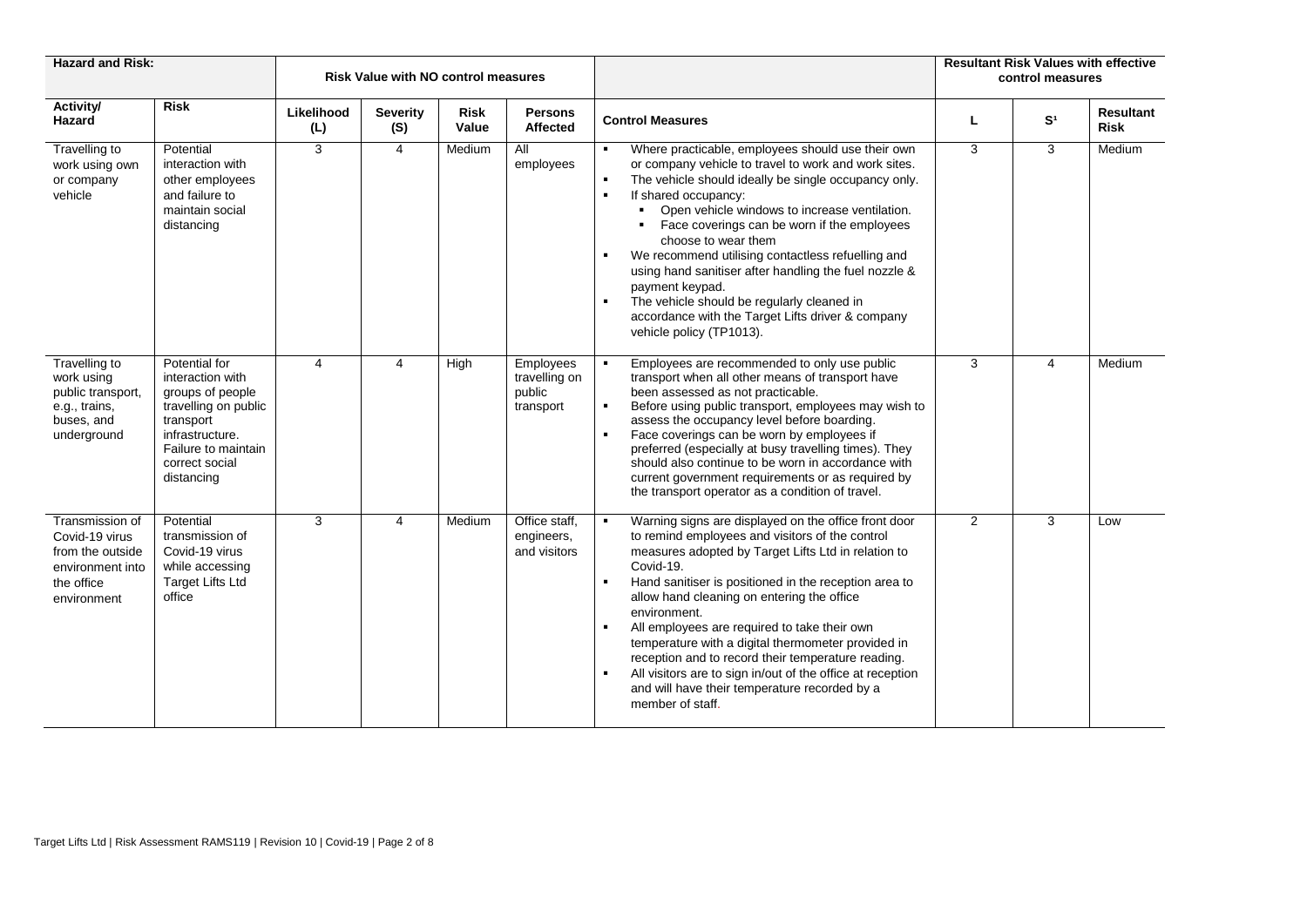| <b>Hazard and Risk:</b>                                                                    |                                                                                                                                                                |                   | <b>Risk Value with NO control measures</b> |                      |                                             |                                                                                                                                                                                                                                                                                                                                                                                                                                                                                                                                                                                                                                                                                                                                                                                               | <b>Resultant Risk Values with effective</b><br>control measures |                |                          |  |
|--------------------------------------------------------------------------------------------|----------------------------------------------------------------------------------------------------------------------------------------------------------------|-------------------|--------------------------------------------|----------------------|---------------------------------------------|-----------------------------------------------------------------------------------------------------------------------------------------------------------------------------------------------------------------------------------------------------------------------------------------------------------------------------------------------------------------------------------------------------------------------------------------------------------------------------------------------------------------------------------------------------------------------------------------------------------------------------------------------------------------------------------------------------------------------------------------------------------------------------------------------|-----------------------------------------------------------------|----------------|--------------------------|--|
| Activity/<br>Hazard                                                                        | <b>Risk</b>                                                                                                                                                    | Likelihood<br>(L) | <b>Severity</b><br>(S)                     | <b>Risk</b><br>Value | <b>Persons</b><br><b>Affected</b>           | <b>Control Measures</b>                                                                                                                                                                                                                                                                                                                                                                                                                                                                                                                                                                                                                                                                                                                                                                       | L                                                               | S <sup>1</sup> | Resultant<br><b>Risk</b> |  |
| Potential exposure<br>to Covid-19 virus<br>in the office<br>environment                    | Potential exposure<br>from person-to-<br>person, inhalation<br>of the virus and<br>direct contact with<br>contaminated<br>surfaces                             | 3                 | $\overline{4}$                             | Medium               | Office staff,<br>engineers,<br>and visitors | The positioning of desks will be reviewed to ensure<br>spacing is adequate and employees sit 'side to side'<br>or 'back-to-back' and not 'face to face'.<br>$\blacksquare$<br>Hand sanitisers are provided in reception and<br>throughout the office environment.<br>Where possible, internal doors are to be kept open to<br>reduce contact with door handles and allow natural<br>ventilation.<br>CO2 monitoring is to be carried out and results<br>recorded where natural ventilation is considered to be<br>potentially inadequate.<br>Employees' phones (landline or mobile) should not be<br>shared.<br>Maintaining basic levels of hand hygiene by regularly<br>washing hands before eating and drinking.<br>Regularly cleaning desk phone handsets, computer<br>keyboards and mouse. | $\mathbf{1}$                                                    | 3              | Low                      |  |
| Inadequate control<br>of hygiene<br>maintenance and<br>cleaning regimes                    | Increased risk of<br>virus remaining on<br>various types of<br>surfaces and then<br>being transmitted<br>by direct contact<br>with contaminated<br>surfaces    | 3                 | $\overline{4}$                             | Medium               | Office staff,<br>engineers,<br>and visitors | The cleaning regime should continue to include<br>$\blacksquare$<br>regular cleaning of surfaces where Covid-19 could be<br>present for longer periods and should include:<br>Kitchens and toilets surfaces<br>$\blacksquare$<br>Taps and toilet flush handles<br>$\blacksquare$<br>Door handles (internal & external)<br>$\blacksquare$<br>$\blacksquare$<br>Staircase handrails<br>Photocopier keypads<br>$\blacksquare$<br>Main entrance and stores inner access door<br>$\blacksquare$<br>All waste should be securely bagged and disposed of<br>at the end of each working day.                                                                                                                                                                                                          | $\overline{2}$                                                  | 3              | Low                      |  |
| Working regimes<br>and exposure to<br>Covid-19 whilst<br>working in office<br>environments | Increased number<br>of employees in<br>the Target Lifts Ltd<br>office environment<br>at any one time<br>resulting in social<br>distancing being<br>compromised | 3                 | 4                                          | Medium               | Office staff                                | Utilise current IT communication techniques by<br>promoting the use of:<br>Remote Access Desktops.<br>Microsoft Teams, Zoom, Skype, WhatsApp, etc.<br>Wherever operationally practicable the business has<br>adopted hybrid working &/or is allowing employees to<br>work from home where able.<br>Any shared Workstations should be cleaned between<br>$\blacksquare$<br>users.<br>Windows and internal doors should be opened to<br>$\blacksquare$<br>increase ventilation.<br>Meetings can be held in the office environment<br>providing sensible social distancing is maintained.                                                                                                                                                                                                        | $\overline{2}$                                                  | $\overline{2}$ | Low                      |  |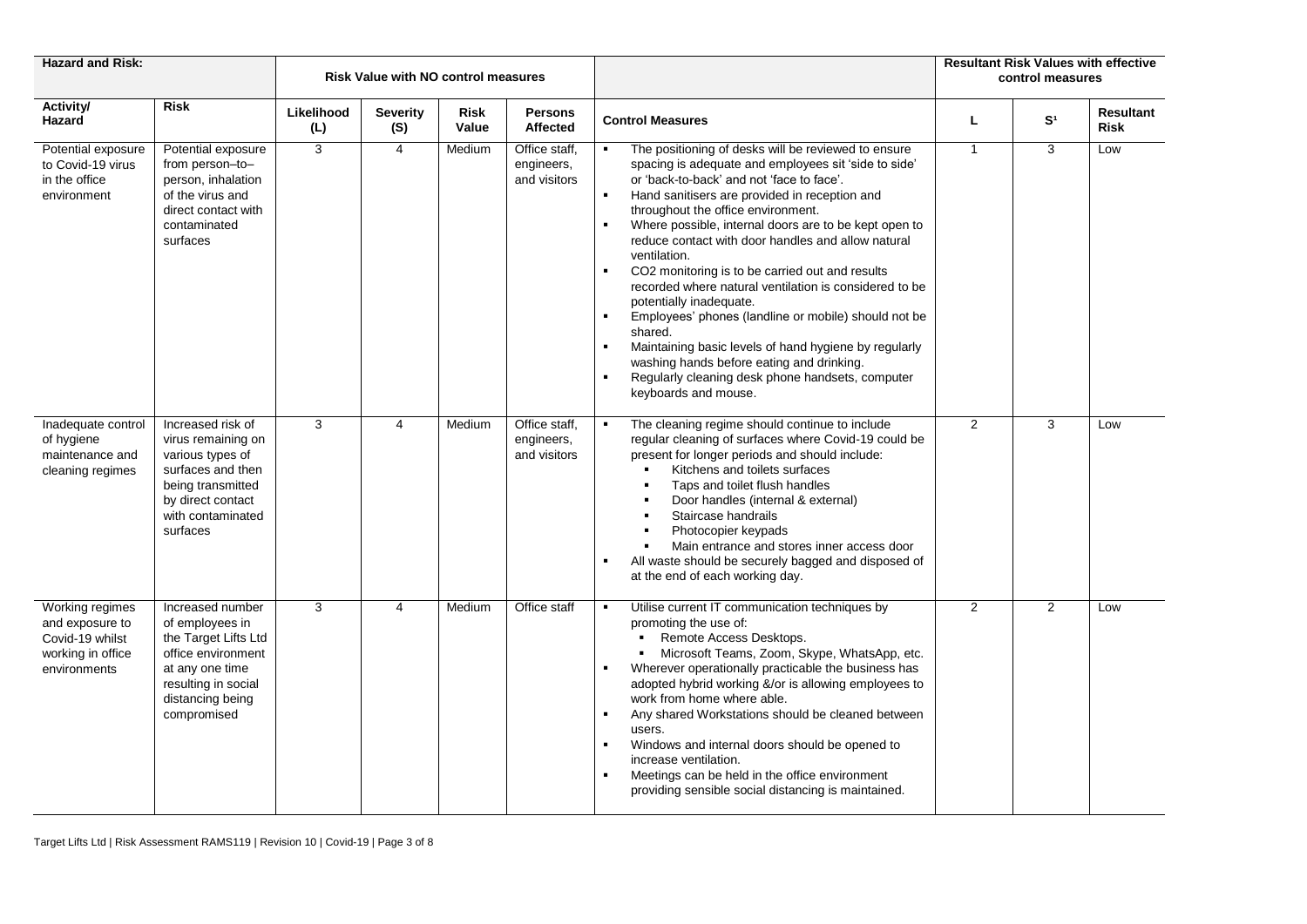| <b>Hazard and Risk:</b>                                                                                                 |                                                                                                                                            |                   | <b>Risk Value with NO control measures</b> |                      |                                    |                                                                                                                                                                                                                                                                                                                                                                                                                                                                                                                                                                                                                                                                                                                            | <b>Resultant Risk Values with effective</b><br>control measures |                |                                 |  |
|-------------------------------------------------------------------------------------------------------------------------|--------------------------------------------------------------------------------------------------------------------------------------------|-------------------|--------------------------------------------|----------------------|------------------------------------|----------------------------------------------------------------------------------------------------------------------------------------------------------------------------------------------------------------------------------------------------------------------------------------------------------------------------------------------------------------------------------------------------------------------------------------------------------------------------------------------------------------------------------------------------------------------------------------------------------------------------------------------------------------------------------------------------------------------------|-----------------------------------------------------------------|----------------|---------------------------------|--|
| Activity/<br><b>Hazard</b>                                                                                              | <b>Risk</b>                                                                                                                                | Likelihood<br>(L) | <b>Severity</b><br>(S)                     | <b>Risk</b><br>Value | <b>Persons</b><br>Affected         | <b>Control Measures</b>                                                                                                                                                                                                                                                                                                                                                                                                                                                                                                                                                                                                                                                                                                    |                                                                 | S <sup>1</sup> | <b>Resultant</b><br><b>Risk</b> |  |
| Working regimes<br>whilst carrying out<br>Service and<br>Maintenance of<br>customer<br>equipment                        | Potential exposure<br>from person $-$ to $-$<br>person, inhalation<br>of the virus and<br>direct contact with<br>contaminated<br>surfaces. | 4                 | 5                                          | High                 | Engineers<br>Sensible to<br>retain | Employees are to comply with any client/customer<br>local requirement e.g. face coverings.<br>Covid vaccination status will be required to access<br>$\blacksquare$<br>care home and other identified/customer specific<br>environments. Employees are encouraged to register<br>with the NHS app to enable them to provide accepted<br>proof of vaccination status.<br>Employees are encouraged to apply hygiene controls<br>and use hand sanitiser, face coverings, etc.<br>Employees should ensure sensible social distancing<br>wherever possible.<br>Employees must only access areas where lift<br>$\blacksquare$<br>maintenance is required e.g., machine room access<br>route, machine room, car top and lift pit. | $\overline{2}$                                                  | 3              | Low                             |  |
| Working regimes<br>whilst working on<br>a construction<br>sites under the<br>control of a<br>Principal<br>Contractor    | Potential exposure<br>from person $-$ to $-$<br>person, inhalation<br>of the virus and<br>direct contact with<br>contaminated<br>surfaces  | 4                 | 4                                          | High                 | Engineers                          | Employee are required to work in accordance with the<br>Principal Contractor's management/local controls.<br>Follow Target Lifts' current version of its Site<br>$\blacksquare$<br>Operating Procedures (OHAS319) document.<br>Employees are encouraged to wear face coverings<br>when working in areas where other contractors are<br>working, especially in crowded or indoor areas.<br>Employees should maintain sensible social distancing<br>wherever possible.<br>Employees are to continue to apply appropriate<br>hygiene controls.<br>Employees must not share PPE of any kind.<br>$\blacksquare$                                                                                                                 | 3                                                               | 4              | Medium                          |  |
| Working regimes<br>whilst working on<br>Modernisations<br>with Target Lifts<br>acting as the<br>Principal<br>Contractor | Potential exposure<br>from person $-$ to $-$<br>person, inhalation<br>of the virus and<br>direct contact with<br>contaminated<br>surfaces  | 3                 | 3                                          | Medium               | Engineers                          | Follow the company's current Site Operating<br>$\blacksquare$<br>Procedures (OHAS319) document.<br>Where established, employees are to comply with<br>$\blacksquare$<br>any customer specific requirements<br>Employees are encouraged to wear face coverings<br>when working in areas where other contractors are<br>working, especially in crowded or indoor areas<br>Employees should ensure sensible social distancing<br>wherever possible.                                                                                                                                                                                                                                                                           | 2                                                               | 3              | Low                             |  |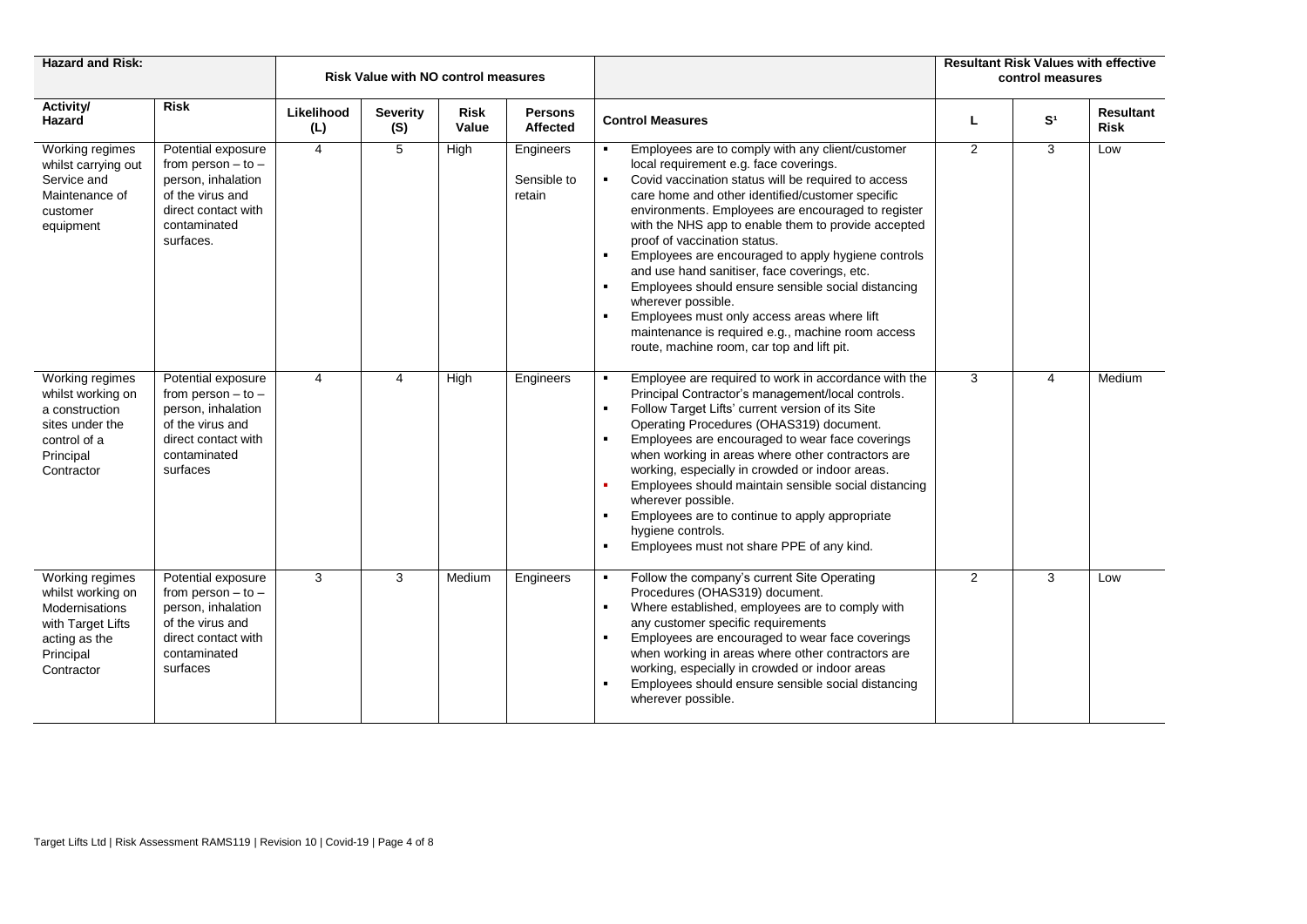| <b>Hazard and Risk:</b>                                                                                                                |                                                                                                                                                          |                   | <b>Risk Value with NO control measures</b> |               |                                   | <b>Resultant Risk Values with effective</b><br>control measures                                                                                                                                                                                                                                                                                                                                                                                                                                                                                                                                                                                                                                                                                                                                                                                                                                                                                                                                                                                                                                                                                                                                                                        |                |                |                                 |
|----------------------------------------------------------------------------------------------------------------------------------------|----------------------------------------------------------------------------------------------------------------------------------------------------------|-------------------|--------------------------------------------|---------------|-----------------------------------|----------------------------------------------------------------------------------------------------------------------------------------------------------------------------------------------------------------------------------------------------------------------------------------------------------------------------------------------------------------------------------------------------------------------------------------------------------------------------------------------------------------------------------------------------------------------------------------------------------------------------------------------------------------------------------------------------------------------------------------------------------------------------------------------------------------------------------------------------------------------------------------------------------------------------------------------------------------------------------------------------------------------------------------------------------------------------------------------------------------------------------------------------------------------------------------------------------------------------------------|----------------|----------------|---------------------------------|
| <b>Activity/</b><br>Hazard                                                                                                             | <b>Risk</b>                                                                                                                                              | Likelihood<br>(L) | <b>Severity</b><br>(S)                     | Risk<br>Value | <b>Persons</b><br><b>Affected</b> | <b>Control Measures</b>                                                                                                                                                                                                                                                                                                                                                                                                                                                                                                                                                                                                                                                                                                                                                                                                                                                                                                                                                                                                                                                                                                                                                                                                                | L              | S <sup>1</sup> | <b>Resultant</b><br><b>Risk</b> |
| Working regimes<br>whilst working on<br>Modernisations<br>with Target Lifts<br>acting as the<br>Principal<br>Contractor<br>(continued) | Potential exposure<br>from person $-$ to $-$<br>person, inhalation<br>of the virus and<br>direct contact with<br>contaminated<br>surfaces<br>(continued) | 3                 | 3                                          | Medium        | Engineers                         | Employees are to comply with any customer's local<br>requirements e.g. face coverings.<br>Employees must not share PPE of any kind<br>$\blacksquare$<br>$\blacksquare$<br>Employees must only access areas where the<br>modernisation is required e.g., machine room access<br>route, machine room, car top and lift pit.<br>If access to any non-lift modernisation area is<br>required, then the employee must obtain permission<br>from the person in control of the premises and<br>observe sensible social distancing and any local<br>measures in place.                                                                                                                                                                                                                                                                                                                                                                                                                                                                                                                                                                                                                                                                         | $\overline{2}$ | 3              | Low                             |
| First aid provision<br>in office<br>environment                                                                                        | Close contact with<br>injured casualty<br>breaching social<br>distancing and<br>potential exposure<br>to bodily fluids                                   | 3                 | 4                                          | Medium        | Casualty<br>and first<br>aider    | If the injury is serious, call 999 immediately.<br>$\blacksquare$<br>First aid provisions are to be maintained by an<br>Appointed Person.<br>Injuries that do require first aid assistance will require<br>the avoidance or minimisation of time spent in the<br>shared breathing zone.<br>If CPR is required then (if available) a "grab bag"<br>containing a fluid-repellent surgical mask, disposable<br>gloves, eye protection and an apron is to be provided<br>and used as chosen by the first aider. The "grab bag"<br>is to be located by the first aid kits to enable speedy<br>application of the PPE.<br>Only deliver CPR by chest compressions. Do not do<br>rescue breaths.<br>If required, a defibrillator is available at the Marketing<br>Suite of the Acorn Industrial Park. This should be<br>used to assist in treating the casualty until Emergency<br>Services arrive. Follow all instructions on the device<br>On completion of the treatment or the arrival of the<br>Emergency Service then all used PPE must be<br>disposed of responsibly and appropriate hygiene<br>requirements applied.<br>Details of the incident and injuries are to be recorded<br>and investigated in accordance with company policy. | $\overline{2}$ | 3              | Low                             |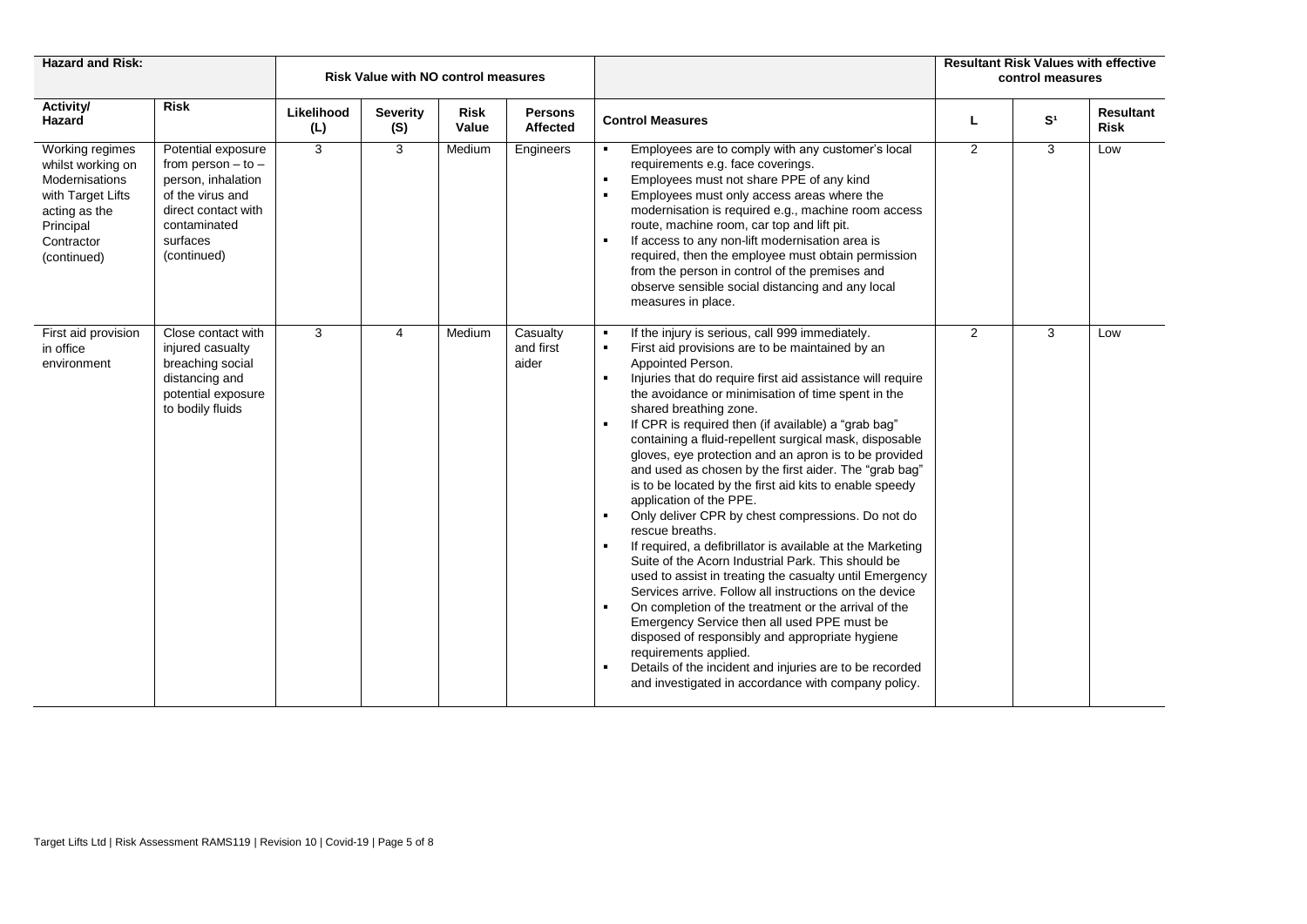| <b>Hazard and Risk:</b>                                                                      |                                                                                                                           |                   | <b>Risk Value with NO control measures</b> |               |                                                                              |                                                                                                                                                                                                                                                                                                                                                                                                                                                                                                                                                                                                                                                                                                                                                                                                                                                                                                | <b>Resultant Risk Values with effective</b><br>control measures |                |                          |  |
|----------------------------------------------------------------------------------------------|---------------------------------------------------------------------------------------------------------------------------|-------------------|--------------------------------------------|---------------|------------------------------------------------------------------------------|------------------------------------------------------------------------------------------------------------------------------------------------------------------------------------------------------------------------------------------------------------------------------------------------------------------------------------------------------------------------------------------------------------------------------------------------------------------------------------------------------------------------------------------------------------------------------------------------------------------------------------------------------------------------------------------------------------------------------------------------------------------------------------------------------------------------------------------------------------------------------------------------|-----------------------------------------------------------------|----------------|--------------------------|--|
| Activity/<br>Hazard                                                                          | <b>Risk</b>                                                                                                               | Likelihood<br>(L) | <b>Severity</b><br>(S)                     | Risk<br>Value | <b>Persons</b><br><b>Affected</b>                                            | <b>Control Measures</b>                                                                                                                                                                                                                                                                                                                                                                                                                                                                                                                                                                                                                                                                                                                                                                                                                                                                        |                                                                 | S <sup>1</sup> | Resultant<br><b>Risk</b> |  |
| Mental health and<br>work-related<br>stress                                                  | Increased risk of<br>mental health<br>issues due to the<br>restrictions in<br>place due to the<br>coronavirus<br>pandemic | 3                 | 3                                          | Medium        | Vulnerable<br>employees                                                      | Employees who are required to work from home or in<br>isolation in the office environment are encouraged to<br>discuss any concerns with their manager or other<br>member of senior staff they feel confident talking to.<br>Ensure that communication channels remain open to<br>all employees and that regular face-to-face (virtual,<br>audio or workplace) are conducted.<br>Signs and symptoms of potential mental health<br>$\blacksquare$<br>conditions are to be communicated to all employees<br>to assist in spotting vulnerable employees.<br>If an employee does disclose a mental health issue,<br>$\blacksquare$<br>then the company will, in confidence show<br>compassion and assist the employee in obtaining the<br>appropriate advice and support.<br>The company will actively promote mental health and<br>$\blacksquare$<br>wellbeing across its social media platforms. | $\overline{2}$                                                  | 3              | Low                      |  |
| Employee<br>becomes unwell at<br>work and believes<br>that they have<br>Covid-19<br>symptoms | Potential for the<br>employee at work<br>to possibly spread<br>the virus to other<br>employees/3rd<br>parties             | 4                 | 4                                          | High          | All<br>employees<br>and 3rd<br>parties in<br>contact with<br>the<br>employee | If an employee shows any COVID-19 symptoms, then<br>$\blacksquare$<br>they are strongly recommended to self-isolate in<br>accordance with current government/NHS guidance<br>and contact their line manager e.g.<br>Self-Isolation guidance imposed by the<br>$\blacksquare$<br>Government.<br>The requirements for when a Lateral Flow<br>$\blacksquare$<br>Device (LFD) test should be carried out.<br>Follow current Government guidance regards<br>vaccination and subsequent boosters<br>SPOC <sup>2</sup> identified.<br>$\blacksquare$<br>Target Lifts Ltd will continue to monitor UKHSA, NHS,<br>GOV.UK, LEIA and CLC etc. response pages for the<br>latest information and advice.                                                                                                                                                                                                   | 3                                                               | 4              | Medium                   |  |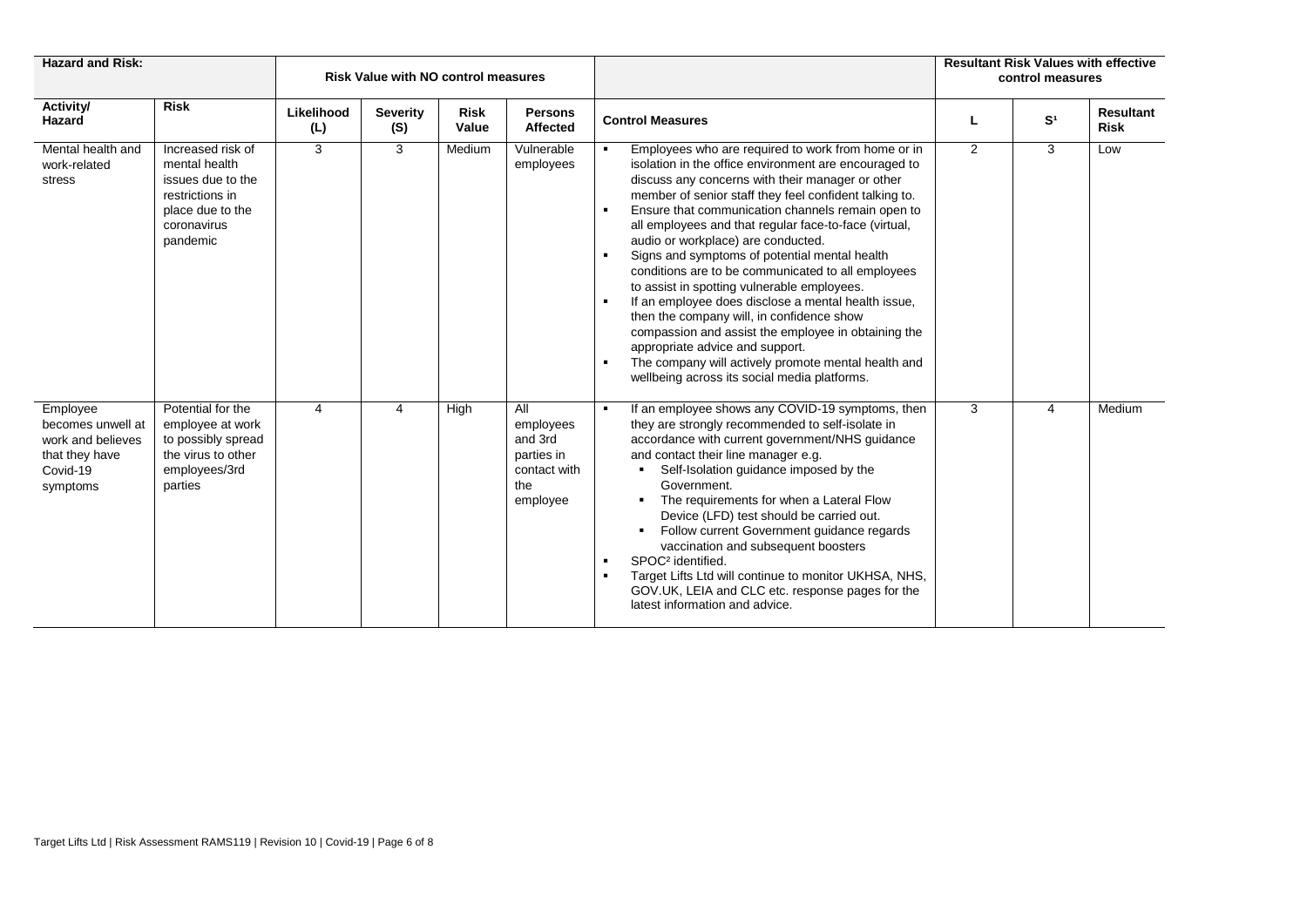| <b>Severity</b>                                                                              |                                            |                |                                                                                                               |                                                                                                            |                                                       |                 | <b>Levels of Severity:</b> |                                  |                                                                                                               |  |  |  |
|----------------------------------------------------------------------------------------------|--------------------------------------------|----------------|---------------------------------------------------------------------------------------------------------------|------------------------------------------------------------------------------------------------------------|-------------------------------------------------------|-----------------|----------------------------|----------------------------------|---------------------------------------------------------------------------------------------------------------|--|--|--|
|                                                                                              |                                            |                |                                                                                                               |                                                                                                            |                                                       |                 |                            | 5                                | Significant potential occupational exposure (critical care HDU/ITU/ICU Hospital & Care Home environments)     |  |  |  |
|                                                                                              |                                            |                | $\overline{2}$                                                                                                | 3                                                                                                          |                                                       | 5               |                            | 4                                | Major potential occupational exposure (densely populated environments where social distancing compromised)    |  |  |  |
|                                                                                              | -5                                         | 5              | 10                                                                                                            | 15 <sub>1</sub>                                                                                            | 20 <sub>1</sub>                                       | 25 <sub>1</sub> |                            | 3                                | Minor potential occupational exposure (sparsely populated environments maintaining social distancing)         |  |  |  |
|                                                                                              |                                            |                |                                                                                                               |                                                                                                            |                                                       |                 |                            | $\mathbf{2}$                     | Negligible occupational exposure (maintaining social distancing and adequate hygiene arrangements)            |  |  |  |
|                                                                                              | 4                                          |                | $\mathsf{R}$                                                                                                  | 12 <sup>2</sup>                                                                                            | 16 <sup>°</sup>                                       | 20 <sub>1</sub> |                            | $\mathbf 1$                      | No occupational exposure to Covid-19 virus (home/lone working and adequate hygiene arrangements)              |  |  |  |
| Likelihood                                                                                   | 3                                          | 3              | в                                                                                                             | 9                                                                                                          | 12                                                    | 15              |                            | <b>Likelihood of Occurrence:</b> |                                                                                                               |  |  |  |
|                                                                                              |                                            |                |                                                                                                               |                                                                                                            |                                                       |                 |                            | 5                                | Almost certain                                                                                                |  |  |  |
|                                                                                              | $\overline{2}$                             | $\overline{2}$ |                                                                                                               | 6                                                                                                          | 8                                                     | 10 <sup>°</sup> |                            | 4                                | Likely to occur                                                                                               |  |  |  |
|                                                                                              |                                            |                |                                                                                                               |                                                                                                            |                                                       |                 |                            | 3                                | Possibility of occurrence                                                                                     |  |  |  |
|                                                                                              |                                            |                | $\overline{\phantom{a}}$                                                                                      | 3                                                                                                          |                                                       | 5               |                            | $\mathbf{2}$                     | Unlikely to occur                                                                                             |  |  |  |
|                                                                                              |                                            |                |                                                                                                               |                                                                                                            |                                                       |                 |                            | 1                                | Occurrence unlikely (rare)                                                                                    |  |  |  |
| Risk assessment briefing by:                                                                 |                                            |                |                                                                                                               |                                                                                                            |                                                       |                 |                            | <b>Risk Values:</b>              |                                                                                                               |  |  |  |
| Name                                                                                         |                                            |                |                                                                                                               | <b>Signature</b>                                                                                           |                                                       | Date            |                            | High: (15-25)                    | A high resultant health risk value must be reviewed until further control measures that mitigate the risk are |  |  |  |
|                                                                                              |                                            |                |                                                                                                               |                                                                                                            |                                                       |                 |                            |                                  | introduced                                                                                                    |  |  |  |
| Risk assessment briefing:<br>The above risk assessment has been briefed and fully understood |                                            | Med: (8-12)    | Health risk control measures are to be strictly implemented and maintained by the employee. If this cannot be |                                                                                                            |                                                       |                 |                            |                                  |                                                                                                               |  |  |  |
|                                                                                              | Name of person<br><b>Signature</b><br>Date |                |                                                                                                               |                                                                                                            | achieved, then the employee's manager must be advised |                 |                            |                                  |                                                                                                               |  |  |  |
|                                                                                              |                                            |                | Low: (1-6)                                                                                                    | Health risk requires the identified minimal control measures to be implemented and maintained by employees |                                                       |                 |                            |                                  |                                                                                                               |  |  |  |